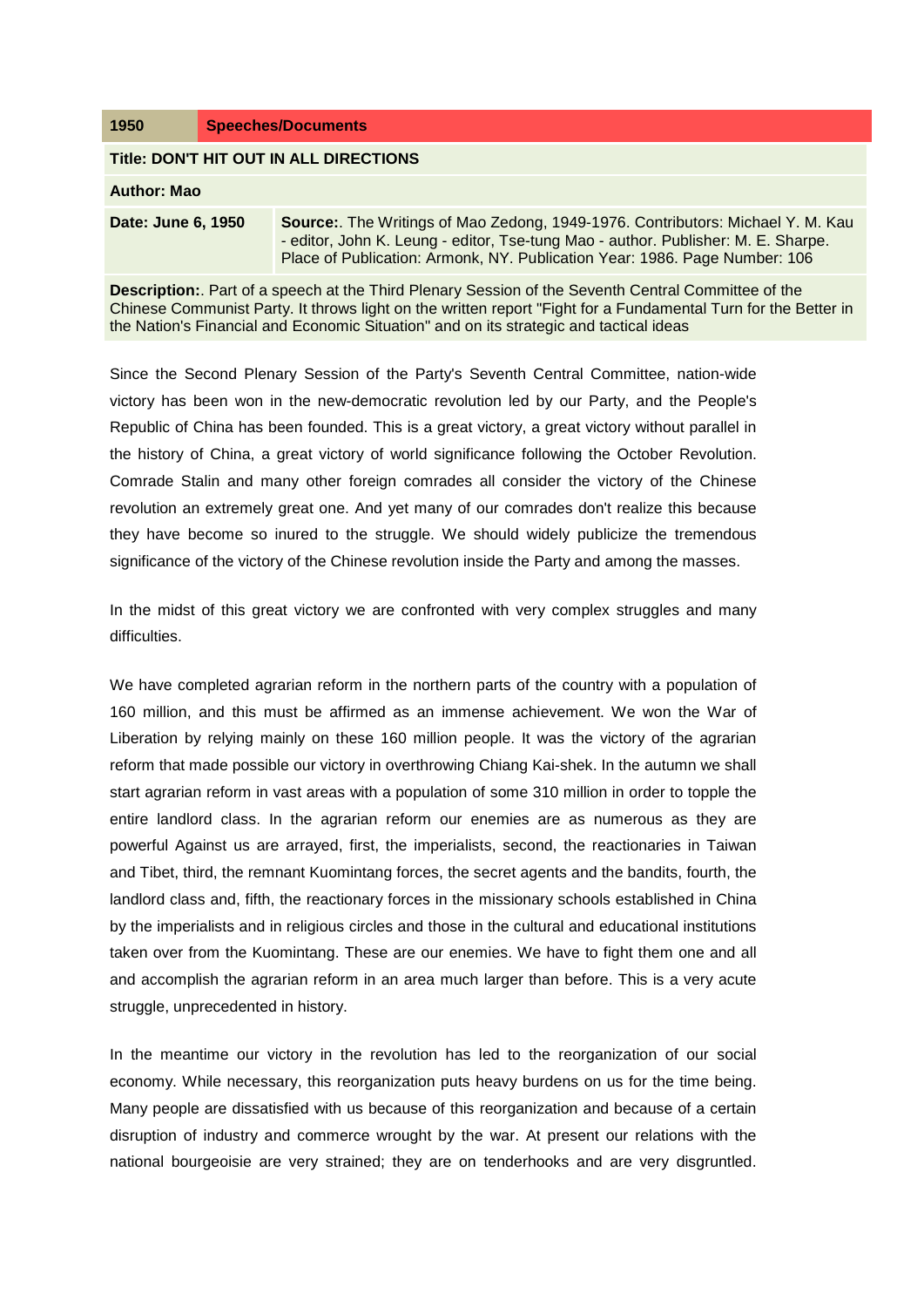Unemployed intellectuals and workers are dissatisfied with us and so are a number of small handicraftsmen. The peasants in most rural areas are complaining too because agrarian reform has not yet been carried out there and besides they have to deliver grain to the state.

What is our general policy at present? It is to eliminate the remnant Kuomintang forces, the secret agents and the bandits, overthrow the landlord class, liberate Taiwan and Tibet and fight imperialism to the end. In order to isolate and attack our immediate enemies, we must convert those among the people who are dissatisfied with us into our supporters. Although this task is fraught with difficulties at present, we must overcome them by every possible means.

We should make proper readjustments in industry and commerce so that factories can resume operation and the problem of unemployment can be solved, and we should provide 2,000 million catties of grain for the jobless workers and gain their support. When we reduce rent and interest, suppress the bandits and local tyrants and carry out agrarian reform, the masses of the peasantry will support us. We should also help the small handicraftsmen find ways to earn a living. We should introduce suitable readjustments in industry and commerce and in taxation to improve our relations with the national bourgeoisie rather than aggravate these relations. We should run training courses of various kinds, military and political colleges and revolutionary institutes for the intellectuals and educate and remould them while availing ourselves of their services. We should have them study the history of social development, historical materialism and other subjects. We can induce even those who are idealists not to oppose us. Let them say that man was created by God, we say man evolved from the ape. Some intellectuals are advanced in age, they are over seventy, and we should provide for them so long as they support the Party and the People's Government.

The whole Party should try earnestly and painstakingly to make a success of its united front work. We should rally the petty bourgeoisie and the national bourgeoisie under the leadership of the working class and on the basis of the worker-peasant alliance. The national bourgeoisie will eventually cease to exist, but at this stage we should rally them around us and not push them away. We should struggle against them on the one hand and unite with them on the other. We should make this clear to the cadres and show by facts that it is right and necessary to unite with the national bourgeoisie, the democratic parties, democratic personages and intellectuals. Many of them were our enemies before, but now that they have broken with the enemy camp and come over to our side, we should unite with all these people, who can be more or less united with. It is in the interest of the working people to unite with them. We need to adopt these tactics now.

It is of vital importance to unite with the minority nationalities. There are about thirty million of them in the whole country. Social reforms in their areas are a matter of great importance and must be handled cautiously. On no account must we be impetuous, for impatience will lead to